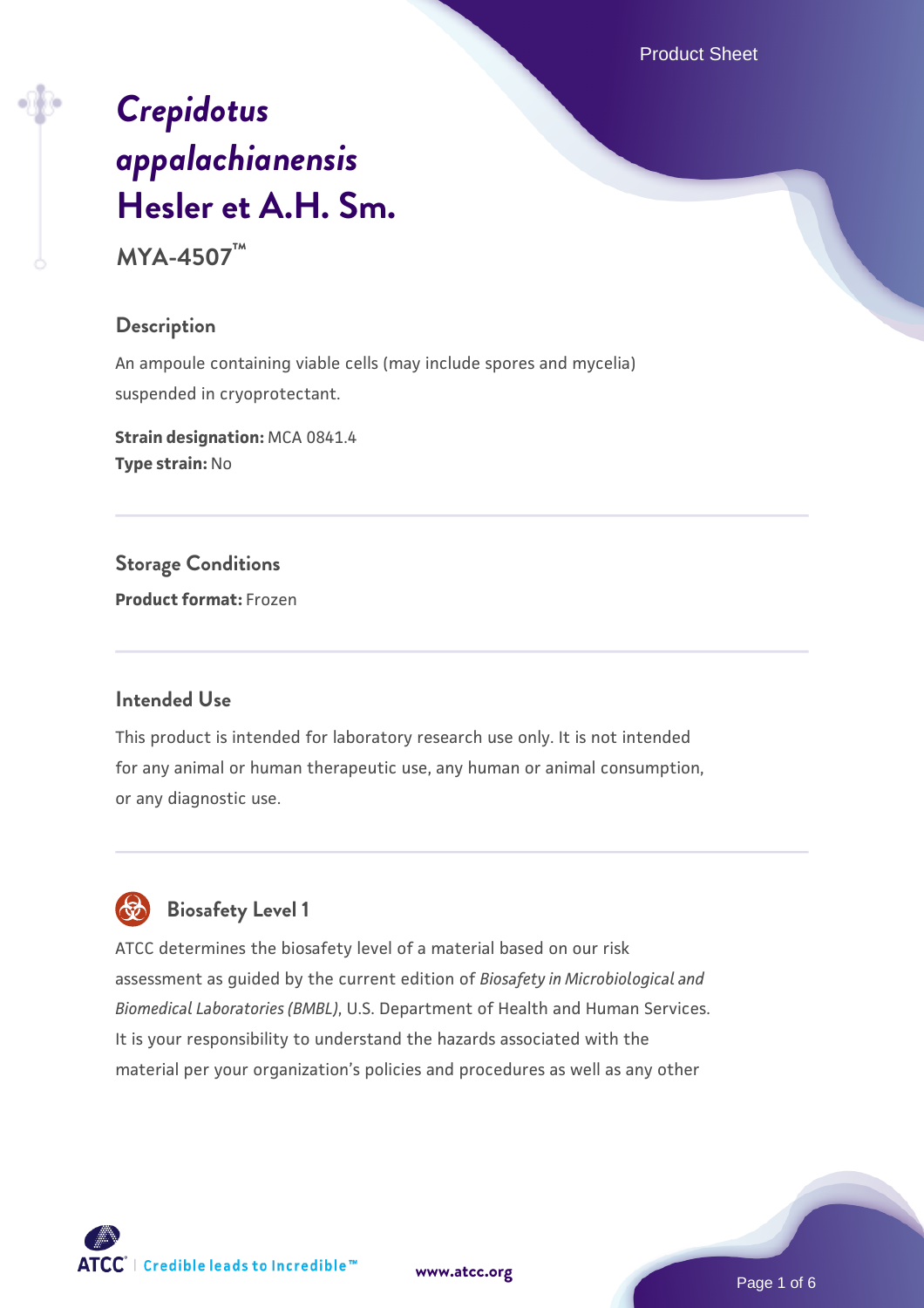## **[Crepidotus appalachianensis](https://www.atcc.org/products/mya-4507) [Hesler et A.H. Sm.](https://www.atcc.org/products/mya-4507)** Product Sheet **MYA-4507**

applicable regulations as enforced by your local or national agencies.

ATCC highly recommends that appropriate personal protective equipment is always used when handling vials. For cultures that require storage in liquid nitrogen, it is important to note that some vials may leak when submersed in liquid nitrogen and will slowly fill with liquid nitrogen. Upon thawing, the conversion of the liquid nitrogen back to its gas phase may result in the vial exploding or blowing off its cap with dangerous force creating flying debris. Unless necessary, ATCC recommends that these cultures be stored in the vapor phase of liquid nitrogen rather than submersed in liquid nitrogen.

## **Certificate of Analysis**

For batch-specific test results, refer to the applicable certificate of analysis that can be found at www.atcc.org.

## **Growth Conditions**

**Medium:**  [ATCC Medium 336: Potato dextrose agar \(PDA\)](https://www.atcc.org/-/media/product-assets/documents/microbial-media-formulations/3/3/6/atcc-medium-336.pdf?rev=d9160ad44d934cd8b65175461abbf3b9) **Temperature:** 20-25°C

## **Handling Procedures**

**Frozen ampoules** packed in dry ice should either be thawed immediately or stored in liquid nitrogen. If liquid nitrogen storage facilities are not available, frozen ampoules may be stored at or below -70°C for approximately one week. **Do not under any circumstance store frozen ampoules at refrigerator**



**[www.atcc.org](http://www.atcc.org)**

Page 2 of 6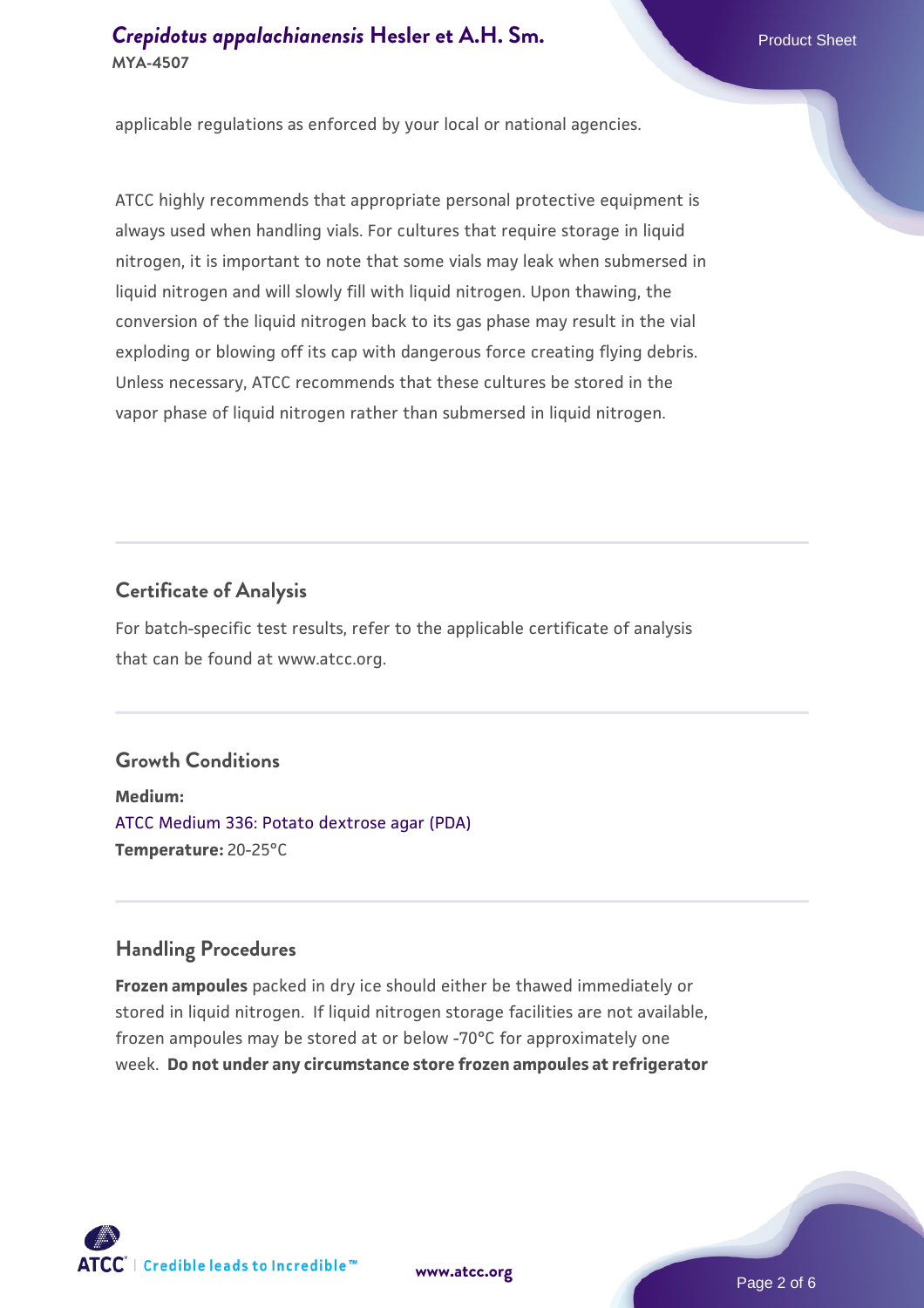## **[Crepidotus appalachianensis](https://www.atcc.org/products/mya-4507) [Hesler et A.H. Sm.](https://www.atcc.org/products/mya-4507)** Product Sheet **MYA-4507**

**freezer temperatures (generally -20°C).** Storage of frozen material at this temperature will result in the death of the culture.

1. To thaw a frozen ampoule, place in a **2530 °C** water bath, until just thawed (**approximately 5 minutes**). Immerse the ampoule just sufficient to cover the frozen material. Do not agitate the ampoule.

2. Immediately after thawing, wipe down ampoule with 70% ethanol and aseptically transfer 10 microliter (or any amount desired up to all) of the content onto a plate or broth with medium recommended.

3. Incubate the inoculum/strain at the temperature and conditions recommended.

4. Inspect for growth of the inoculum/strain regularly. The sign of viability is noticeable typically after 1-2 days of incubation. However, the time necessary for significant growth will vary from strain to strain.

#### **Notes**

No special notes.

Additional, updated information on this product may be available on the ATCC web site at www.atcc.org.

## **Material Citation**

If use of this material results in a scientific publication, please cite the material in the following manner: *Crepidotus appalachianensis* Hesler et A.H. Sm. (ATCC MYA-4507)

## **References**

References and other information relating to this material are available at www.atcc.org.





Page 3 of 6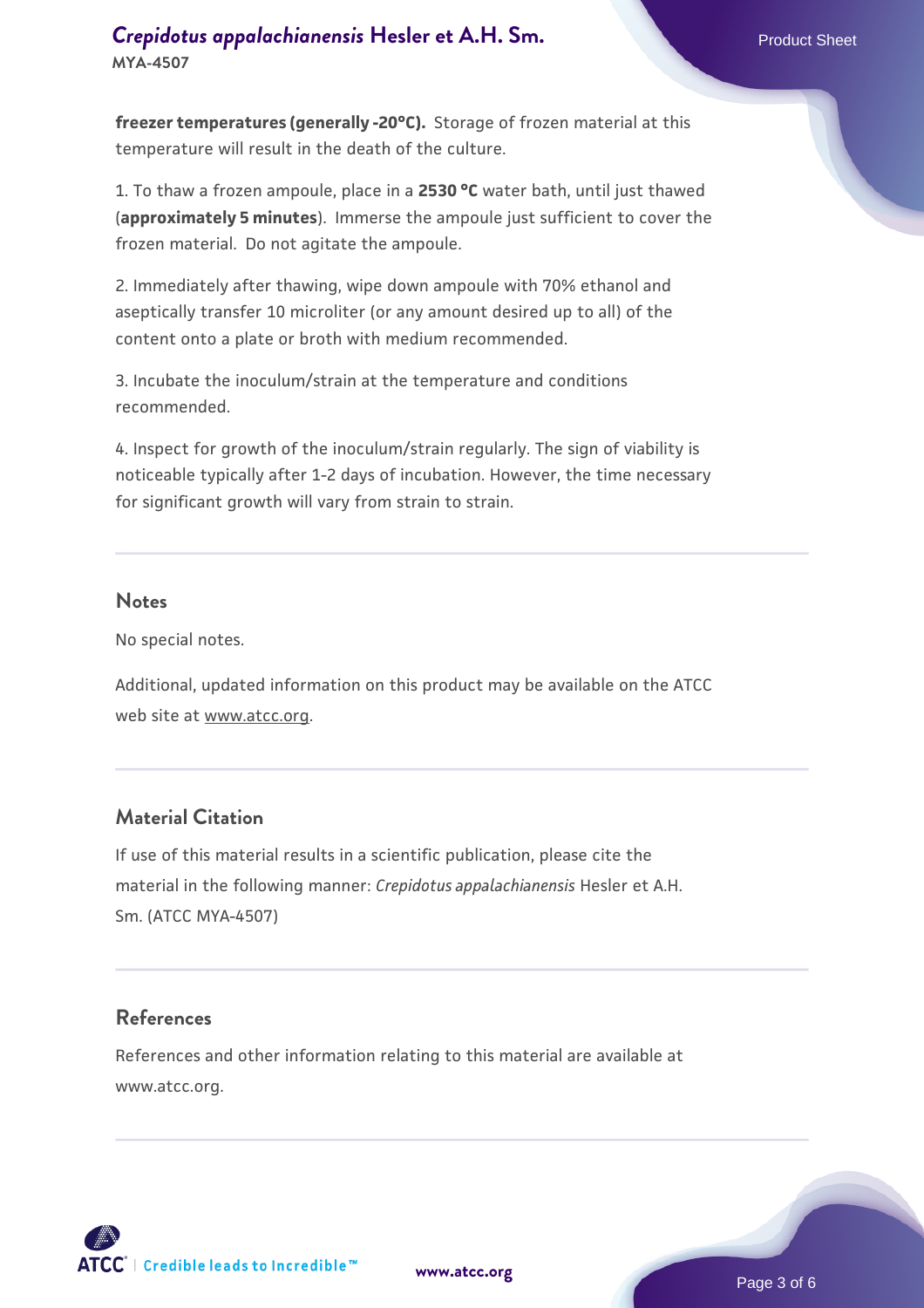#### **Warranty**

The product is provided 'AS IS' and the viability of ATCC<sup>®</sup> products is warranted for 30 days from the date of shipment, provided that the customer has stored and handled the product according to the information included on the product information sheet, website, and Certificate of Analysis. For living cultures, ATCC lists the media formulation and reagents that have been found to be effective for the product. While other unspecified media and reagents may also produce satisfactory results, a change in the ATCC and/or depositor-recommended protocols may affect the recovery, growth, and/or function of the product. If an alternative medium formulation or reagent is used, the ATCC warranty for viability is no longer valid. Except as expressly set forth herein, no other warranties of any kind are provided, express or implied, including, but not limited to, any implied warranties of merchantability, fitness for a particular purpose, manufacture according to cGMP standards, typicality, safety, accuracy, and/or noninfringement.

## **Disclaimers**

This product is intended for laboratory research use only. It is not intended for any animal or human therapeutic use, any human or animal consumption, or any diagnostic use. Any proposed commercial use is prohibited without a license from ATCC.

While ATCC uses reasonable efforts to include accurate and up-to-date information on this product sheet, ATCC makes no warranties or representations as to its accuracy. Citations from scientific literature and patents are provided for informational purposes only. ATCC does not warrant that such information has been confirmed to be accurate or complete and the customer bears the sole responsibility of confirming the accuracy and completeness of any such information.

This product is sent on the condition that the customer is responsible for and assumes all risk and responsibility in connection with the receipt, handling,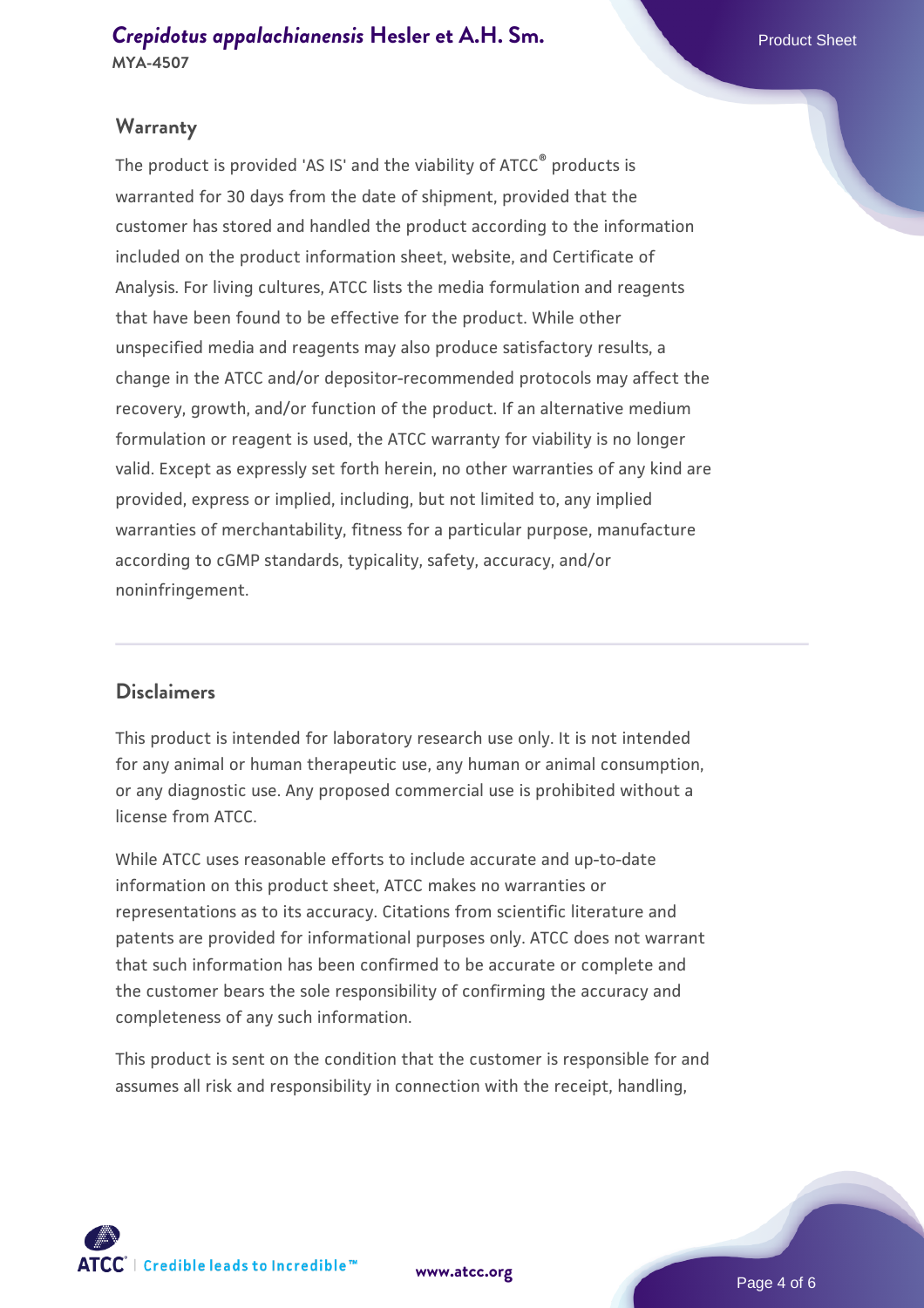storage, disposal, and use of the ATCC product including without limitation taking all appropriate safety and handling precautions to minimize health or environmental risk. As a condition of receiving the material, the customer agrees that any activity undertaken with the ATCC product and any progeny or modifications will be conducted in compliance with all applicable laws, regulations, and guidelines. This product is provided 'AS IS' with no representations or warranties whatsoever except as expressly set forth herein and in no event shall ATCC, its parents, subsidiaries, directors, officers, agents, employees, assigns, successors, and affiliates be liable for indirect, special, incidental, or consequential damages of any kind in connection with or arising out of the customer's use of the product. While reasonable effort is made to ensure authenticity and reliability of materials on deposit, ATCC is not liable for damages arising from the misidentification or misrepresentation of such materials.

Please see the material transfer agreement (MTA) for further details regarding the use of this product. The MTA is available at www.atcc.org.

## **Copyright and Trademark Information**

© ATCC 2021. All rights reserved.

ATCC is a registered trademark of the American Type Culture Collection.

## **Revision**

This information on this document was last updated on 2021-05-20

## **Contact Information**

ATCC 10801 University Boulevard Manassas, VA 20110-2209 USA